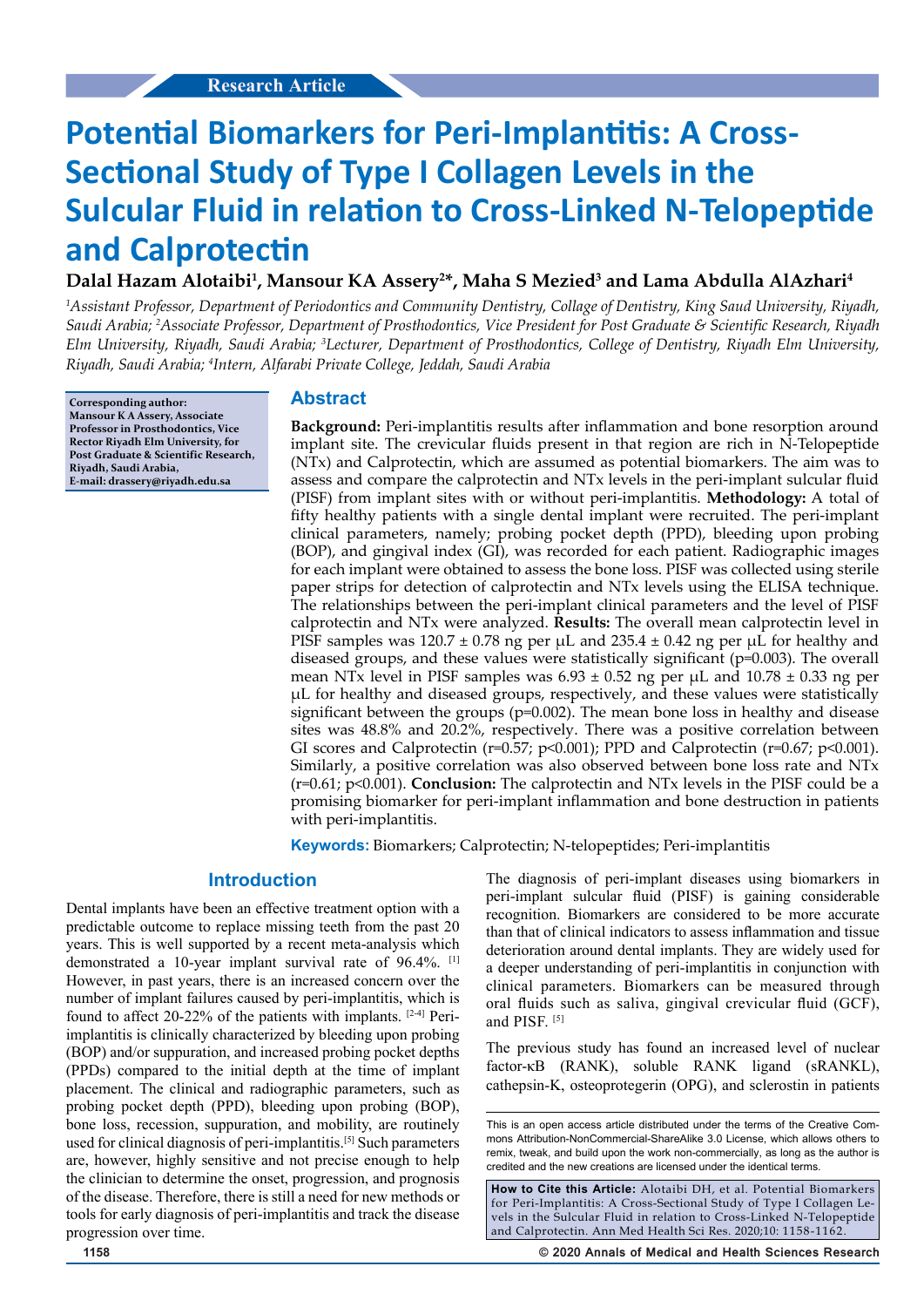with peri-implantits. <sup>[6]</sup> Similarly, Ata-Ali et al., <sup>[7]</sup> demonstrated a significantly increased level of pro-inflammatory cytokines such as IL-1β, IL-6 IL-10, and TNF- $\alpha$  at the peri-implantitis sites compared to healthy peri-implant tissue. These factors and proteins in GCF and PISF are considered as diagnostic biomarkers for peri-implant diseases. This was well supported in a recent systematic review, which concluded that biomarkers and enzymes in PISF have a promising outcome in differentiating peri-implant disease from the healthy state. [8]

Calprotectin is an inflammation-related protein and has been demonstrated to predict periodontal disease activity. Previous studies have shown significantly high levels of calprotectin in periodontal disease relative to healthy non-diseased sites as estimated by their GCF levels. [9-13] Cross-linked N-telopeptide of type I collagen (NTx) is a common biomarker of bone resorption and is used as a diagnostic tool for several bone metabolism diseases including hyperparathyroidism, osteoporosis, and bone metastasis of cancer. [14,15] However, the role of a biomarker for bone loss in peri-implantits has found varied outcomes. [16]

Therefore, this study aimed to assess and compare the calprotectin and NTx levels in the peri-implant sulcular fluid (PISF) from implant sites with or without peri-implantitis.

## **Methodology**

#### **Ethical aspects and patient recruitment**

The present study was conducted at the outpatient department clinics, outpatient department clinics, College of Dentistry, Riyadh Elm University. The institutional review board at the university approved the study with the registration number (FRP/2019/175/54). The study was in accordance with the ethical principles of the World Medical Association Declaration of Helsinki (2013). Patients were informed about the study protocol, and written consent was obtained before they participated in the study. Fifty patients who had received a single dental implant in the previous 5-10 years with the healthy or peri-implant diseased site were recruited. The patients had visited the OPD clinic for routine implant care or with the chief complaint related to the implant.

The patients were in the age group of 26 to 50 years with no underlying systemic conditions and no history of antibiotic intake in the previous three months. The recruited patients either belonged to the healthy or diseased group with 50:50 allocation based on the clinical examination. The patients' details are presented in Table 1.

## **Collection of Peri-Implant Sulcular Fluid (PISF) and analysis**

The diagnosis of peri-implantitis was based on the presence of perceptible inflammatory changes surrounding the periimplant soft tissues combined with bleeding on probing and/ or suppuration, increased probing pocket depths (PPDs), and progressive bone loss. If the baseline measurements for PPD and bone level were missing, probing pocket depth  $\geq 6$  mm with profuse bleeding and bone loss  $\geq$  3 mm was taken into consideration.<sup>[17]</sup>

| Table 1: Demographic details of the participants. |              |  |  |
|---------------------------------------------------|--------------|--|--|
| <b>Participants</b>                               |              |  |  |
| Gender                                            |              |  |  |
| Male $(\%)$                                       | 30 (60%)     |  |  |
| Female (%)                                        | 20 (40%)     |  |  |
| Age (years)                                       |              |  |  |
| Healthy implant sites                             | $36 \pm 8.1$ |  |  |
| Diseased implant sites                            | $42 \pm 7.3$ |  |  |

Samples of PISF were collected from both the peri-implantitis and healthy peri-implant sites using sterile paper strips (Periopaper, Oralflow Inc., NY, USA). The sample collection site was isolated using cotton rolls, and the external soft tissue surface was air-dried gently for 5s. Any visible dental plaque was removed using a manual scaler. This was followed by inserting a paper strip into the gingival sulcus up to a maximal depth of 1 mm and held in the position for 30 s. Any paper strips contaminated with blood or pus was discarded, and care was taken to avoid any mechanical irritation of the sulcus. The samples were collected from mesial, distal, buccal, and lingual sites. The volume of the collected PISF was measured with the aid of Periotron 8000 (Pro-Flow Inc., NY, USA). The paper strips were then extracted into 200 μL sterile phosphatebuffered saline (PBS) by centrifugation, and the obtained fluid was stored at −80°C until further analysis.

The collected fluid samples were then sent to the laboratory for the detection of biochemical parameters. Calprotectin level was detected using a ready-to-use solid-phase enzyme-linked immunosorbent assay (ELISA) (Life Technologies (India) Pvt Ltd., India). The NTx level was detected using a competitive ELISA (Ostex, osteomark, Seattle, WA, USA). The detection of both the parameters was performed according to the instruction manual accompanied by the ELISA kit.

#### **Recording of clinical parameters**

Following PISF collection, the clinical parameters, namely PPD, BOP, and GI, were recorded. All the measurements were taken using a standard manual periodontal probe (PCP-UNC 15, Hu-Friedy, Leimen, Germany).

The PPD, expressed in millimeters, was measured as the distance between the margin of the peri-implant mucosa and the bottom of the sulcus. The measurement was performed at six aspects (mesio-buccal, disto-buccal, mesio-lingual, disto-lingual, midbuccal, and mid-lingual) around the dental implant. BOP was elicited after the insertion of a probe into the sulcus and gently probing of gingival tissue with the application of light pressure. The presence or absence of bleeding on probing was recorded as (BOP+) or (BOP-), respectively.  $[18]$  The GI scores were recorded using the modified Löe and Silness index. [19] The rate of alveolar bone loss was determined using the modified criteria, as described by Schie et al., [20] This technique determines the bone loss as a percentage of the original bone level, starting 1 mm below Cemento Enamel Junction (CEJ). <sup>[21]</sup> For the same purpose, an intraoral periapical radiograph was obtained using a standard parallel cone technique. [22]

#### **Statistical analysis**

All the data were analyzed using the Statistical Package for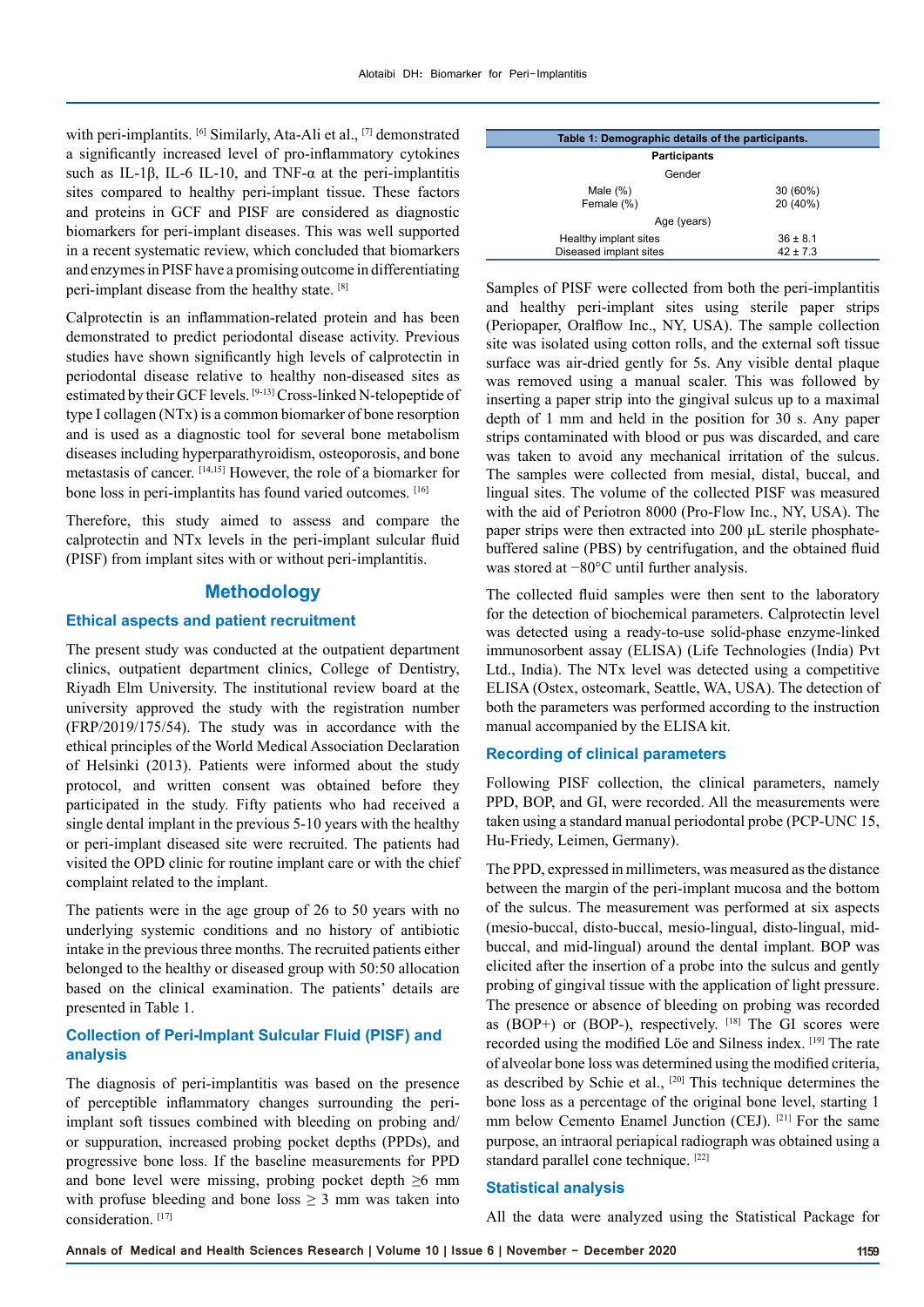Social Sciences software (SPSS, version 16.0; SPSS Inc., Chicago, IL, USA). Descriptive data were presented as mean and standard deviations. Tukey post-hoc test was used for calculating the significant difference between healthy and diseased sites for each clinical and biochemical parameters. Spearman's correlation coefficient was applied to determine the relationship between the clinical parameters and biochemical parameters (calprotectin and NTx). A p-value of less than 0.05 was considered significant.

## **Results**

#### **Comparison of biochemical parameters**

Mean calprotectin levels in PISF samples from the healthy and diseased peri-implant site were  $46.8 \pm 0.37$  and  $180.8 \pm 0.54$ ng/ site, respectively [Table 2]. A significant difference in the calprotectin was observed between the healthy and diseased groups (p=0.001). The calprotectin level in the diseased group was approximately four-fold higher compared to the diseased group. The overall mean calprotectin level in PISF samples was  $120.7 \pm 0.78$  ng per uL and  $235.4 \pm 0.42$  ng per uL for healthy and diseased groups, and these values were statistically significant between the groups (p=0.003).

Mean NTx levels in PISF samples from the healthy and diseased peri-implant site were  $3.02 \pm 0.23$  and  $7.69 \pm 0.87$ ng/ site, respectively [Table 2]. A significant difference in the NTx level was observed between the healthy and diseased groups (p=0.001). The calprotectin level in the diseased group was approximately 2.5 fold higher compared to the diseased group. The overall mean NTx level in PISF samples was 6.93  $\pm$  0.52 ng per µL, and 10.78  $\pm$  0.33 ng per µL for healthy and diseased groups, respectively and these values were statistically significant (p=0.002).

#### **Comparison of clinical parameters**

Mean gingival index scores was  $0.85 \pm 0.13$  and  $2.67 \pm 0.37$ for the healthy and diseased implant sites, respectively. The GI scores were significantly different between the groups ( $p$  < 0.05) [Figure 1].

Mean probing pocket depth was  $1.39 \pm 0.29$  mm and  $4.36 \pm 0.29$ 0.69 mm for the healthy and diseased implant sites, respectively. The PPD values between the healthy and diseased groups varied significantly ( $p < 0.05$ ) [Figure 2].

Figure 3 presents the bleeding on probing scores of the healthy and diseased groups. Mean negative bleeding sites were  $93.2 \pm$ 2.86 and  $8.7 \pm 1.79$  for the healthy and diseased implant sites, respectively. Similarly, mean positive bleeding sites were  $6.8 \pm$ 2.13 and  $91.3 \pm 2.09$  for the healthy and diseased implant sites, respectively.

The radiographic analysis to assess the rate of bone loss demonstrated a significant difference in bone loss between the healthy and diseased groups ( $p<0.05$ ). The mean percentage of bone loss in healthy and disease sites was 48.8% and 20.2%, respectively [Figure 4].

#### **Table 2: Mean calprotectin and NTx levels in peri-implant sulcular fluid of healthy and diseased implant sites.**

| <b>Biochemical parameters</b>                                               | <b>Healthy</b><br>sites             | Peri-implantitis<br>sites            | p value              |  |
|-----------------------------------------------------------------------------|-------------------------------------|--------------------------------------|----------------------|--|
| Calprotectin levels (ng/site)<br>Calprotectin concentration<br>$(nq/\mu L)$ | $46.8 \pm 0.37$<br>$120.7 \pm 0.78$ | $180.8 \pm 0.54$<br>$235.4 \pm 0.42$ | $0.001*$<br>$0.003*$ |  |
| NTx levels (ng/site)<br>NTx concentration (ng/µL)                           | $3.02 \pm 0.23$<br>$6.93 \pm 0.52$  | $7.69 \pm 0.87$<br>$10.78 \pm 0.33$  | $0.001*$<br>$0.002*$ |  |
| *Statistically significant difference between the groups (p<0.005)          |                                     |                                      |                      |  |



Figure 1: Mean comparison of the gingival index scores between health and diseased peri-implant sites.







Figure 3: Mean comparison of the bleeding on probing between health and dissed peri-implant sites.

There was a positive correlation between GI scores and Calprotectin ( $r=0.57$ ; P<0.001); PPD and Calprotectin ( $r=0.67$ ;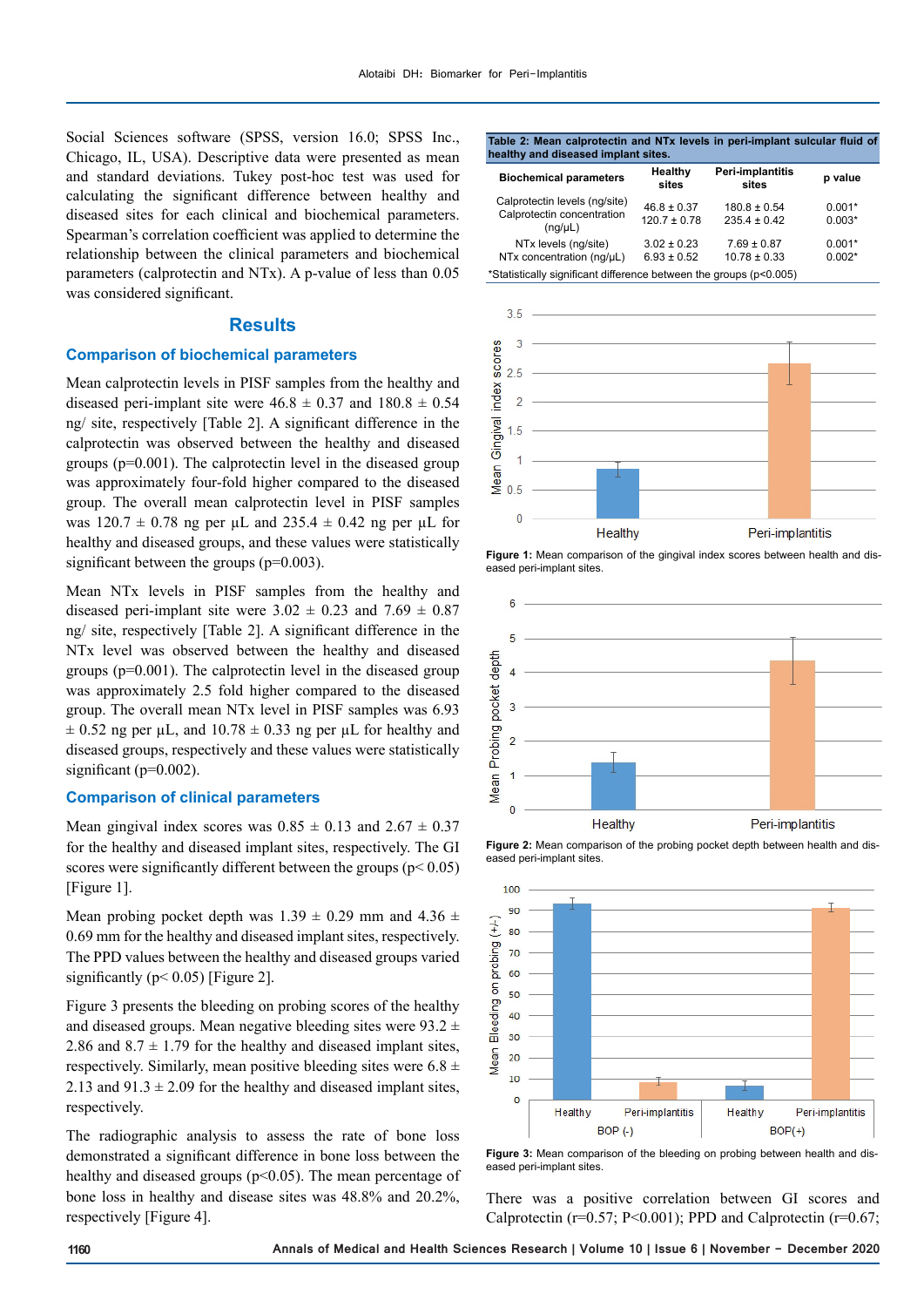P<0.001). Similarly, a positive correlation was also observed between bone loss rate and NTx  $(r=0.61; P<0.001)$ .

### **Discussion**

Replacement of missing teeth using dental implants has become a routine dental therapeutic procedure and is practiced worldwide with a high success rate. However, local inflammation and bone destruction around the dental implants is a concern, especially if it result in implant failure.[1]

Previous studies have assessed the role of PISF biomarkers in the assessment of peri-implant diseases as clinical parameters alone would not provide an accurate appraisal of peri-implantitis. [6,8,23] Accordingly, in the present study, we assessed the role of calprotectin and NTx as a potential biomarker for the diagnosis of peri-implant disease and to correlate them with the clinical parameters.

Calprotectin is an inflammation-associated protein that is produced in macrophages/monocytes, leukocytes, and epithelial cells. Patients with inflammatory disorders such as ulcerative colitis, cystic fibrosis, and rheumatoid arthritis have demonstrated elevated levels of calprotectin. [24] Furthermore, they have also been detected in GCF and was shown to predict periodontitis. [11,12] Furthermore, GCF calprotectin levels have demonstrated to be well correlated with clinical parameters (GI, PD, and BOP).  $[12,13]$  All these results confirm the utility of calprotectin as an essential inflammatory biomarker for various periodontal pathologies. However, there is paucity in the literature regarding the comparison of PISF calprotectin levels of healthy and diseased peri-implant sites. The overall mean calprotectin in this study was found to be significantly higher (p= 0.003), approximately 2.5 fold higher in the diseased sites compared to the healthy sites.

In osteoclasts, degradation of bone type I collagen by cathepsin K leads to the formation of NTx as a product, which is soon released into blood and urine and is a precise biomarker of bone resorption. In patients with different bone pathologies like osteoporosis, hyperparathyroidism, and bone malignancies, NTx level is elevated in the blood and urine of the subjects. Hence, it can be used as a biomarker in these osseous metabolic pathologies. [15,25,26] Similar to calprotectin levels, the present study also demonstrated an increased level of overall mean NTx levels in peri-implantitis sites compared to the peri-implant healthy sites (p= 0.002). A positive correlation was observed between calprotectin levels and NTx levels in the PISF and the mean clinical periodontal parameters. Contrasting results have been found in the literature, where authors, after analyzing NTx levels in the GCF samples among periodontitis patients, showed the absence of NTx in the GCF of healthy subjects. [27] Recently Sakamoto et al., [16] analyzed and compared the calprotectin and NTx levels in PICF from dental implants with or without the peri-implant disease. The authors observed that in periimplant disease sites, PISF calprotectin and NTx levels were significantly higher in comparison to healthy sites. Furthermore, a significant correlation between PICF calprotectin levels and clinical parameters was observed, thus concluding that both calprotectin and NTx are potential biomarkers for periimplantitis diagnosis.

Although the sample size was relatively small and no attempt was done to correlate the calprotectin and NTx levels with the severity of peri-implantitis, yet the data presented in this study showed a relation between these markers and the periimplantitis. Therefore, further studies should be aimed at increasing the sample size and to correlate the calprotectin and NTx levels with the severity of peri-implantitis.

### **Clinical Significance**

Calprotectin and NTx highly contribute to the diagnosis of peri-implantitis. Both biomarkers could be a useful clinical indicator to improve the clinician experience in the diagnosis, progression, and prognosis of peri-implantitis.

## **Conclusion**

Calprotectin and NTx levels of the PISF were significantly increased in peri-implantitis sites compared to healthy implant sites. The calprotectin and NTx levels could be a potential biomarker for peri-implant inflammation and bone destruction in patients with peri-implantitis.

## **Competing Interests**

The authors declare that they have no competing interests.

#### **References**

- 1. Howe MS, Keys W, Richards D. Long-term (10-year) dental implant survival: A systematic review and sensitivity meta-analysis. J Dent. 2019;84:9-21.
- 2. Mombelli A, Muller N, Cionca N. The epidemiology of peri-implantitis. Clin Oral Implants Res. 2012;23 Suppl 6:67-76.
- 3. Rosen P, Clem D, Cochran D, Froum S, McAllister B, Renvert S, et al. Peri-implant mucositis and peri-implantitis: a current understanding of their diagnoses and clinical implications. J Periodontol. 2013; 84:436- 443.
- 4. Derks J, Tomasi C. Peri-implant health and disease. A systematic review of current epidemiology. J Clin Periodontol. 2015;42 Suppl 16:S158-71.
- 5. Heitz-Mayfield LJ. Peri-implant diseases: diagnosis and risk indicators. J Clin Periodontol. 2008;35:292-304
- 6. Rakic M, Struillou X, Petkovic-Curcin A, Matic S, Canullo L, Sanz M, et al. Estimation of bone loss biomarkers as a diagnostic tool for periimplantitis. J Periodontol. 2014;85:1566-1574.
- 7. Ata-Ali J, Flichy-Fernandez AJ, Alegre-Domingo T, Ata-Ali F, Palacio J, Penarrocha-Diago M. Clinical, microbiological, and immunological aspects of healthy versus peri-implantitis tissue in full arch reconstruction patients: a prospective cross-sectional study. BMC Oral Health. 2015;15:43.
- 8. Dursun E, Tozum TF. Peri-Implant Crevicular Fluid Analysis, Enzymes and Biomarkers: a Systemetic Review. J Oral Maxillofac Res. 2016;7:e9.
- 9. Kaner D, Bernimoulin JP, Dietrich T, Kleber BM, Friedmann A. Calprotectin levels in gingival crevicular fluid predict disease activity in patients treated for generalized aggressive periodontitis. J Periodontal Res. 2011;46:417-426.
- 10. Kido J, Kido R, Suryono, Kataoka M, Fagerhol MK, Nagata